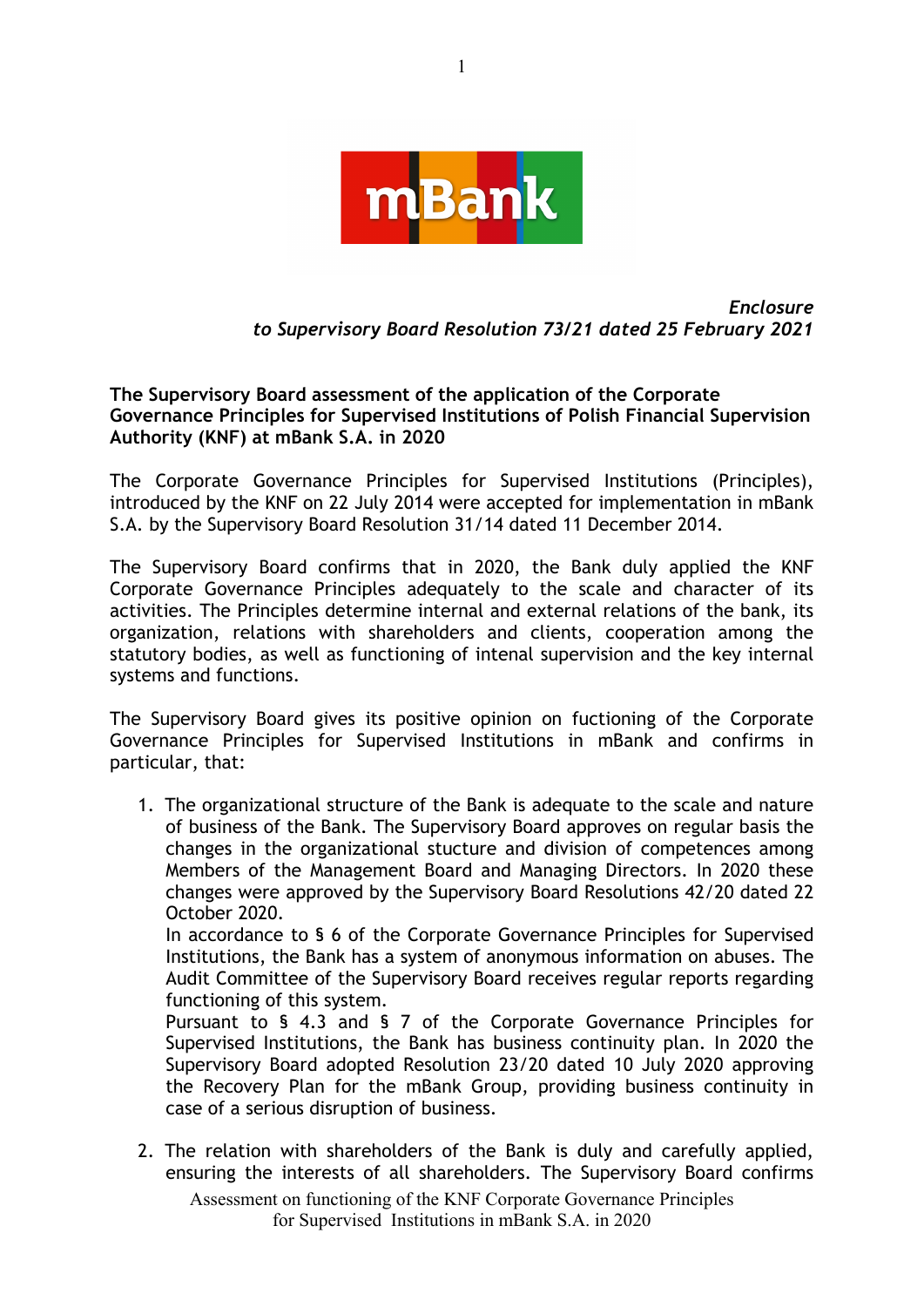the departure by the Bank from adopting the provisions of § 8(4) of the principles, which aims at facilitating electronic active participation of shareholders in the General Meeting. For many years mBank has been broadcasting General Meetings in real time, however, without the possibility to engage in two-way on-line communication. Due to current situation caused by COVID-19 pandemic, the Supervisory Board recommends to introduce to the mBank practice the possibility to convene electronic General Meeting.

- 3. The Mangement Board is composed of 6 persons. The division of competences among the Management Board members, approved by the Supervisory Board, assures the proper control of the realization of Bank's goals in all areas of bank's activities. In accordance to the Policy on the assessment of qualifications of members of the supervisory body, management body and key finction holders in mBank (Suitability Policy), the Supervisory Board conducted the assessment process of the Management Board Members for 2020. The Supervisory Board assures tha all Members of the Mangement Board – individually and as a collective body, have required knowledge, competences, professional experience and reputation, adequate to perform their managerial functions. In the Management Board 5 of 6 members, including the President, have Polish citizenship and speak Polish. The Supervisory Board confirms the Bank's departure from adopting § 16(1), which states that the meetings of the managing body shall be held in Polish and if necessary an interpreter shall assist. The Supervisory Board confirms that the Bank's practice of holding Management Board meetings in English, without the participation of the interpreter is more efficient and allows to discuss and reach agreements without the participation of third parties (interpreters).
- 4. The Supervisory Board duly meets the requirement of proper supervision of all business areas of the Bank. In accordance to the Suitability Policy, the Supervisory Board Members also went through the assessment process for 2020. The Ordinary General Meeting confirmed that the Members of the Supervisory Board have required knowledge, experience and qualifications – their individual competences complement each other and ensure proper collegial supervision of all business areas of the company. The supervisory functions of the whole Supervisory Board are effectively supported by the activities of 4 committees (Executive and Nomination Committee, Audit Committee, Remuneration Committee and Risk Committee) performing their particular duties in various areas of Bank's activities. The Audit Committee members also have necessary competences and knowledge in accounting or finance. There is an IT Working Group, which supports the Supervisory Board in the control functions over IT and Cybersecurity of the Bank. Due to growing importance of the IT and IT security, the Supervisory Board would like to appoint a standing IT Committee of the Supervisory Board. There are 4 women among 8 Members of the Supervisory Board. In the composition of the Supervisory Board, at least half of its members, icluding the Chairman, have Polish citizenship and speak Polish. In 2020 the Supervisory Board held 8 meetings and adopted 91 resolutions. The Supervisory Board meetings are held in Polish with participation of the interpreter.

Assessment on functioning of the KNF Corporate Governance Principles for Supervised Institutions in mBank S.A. in 2020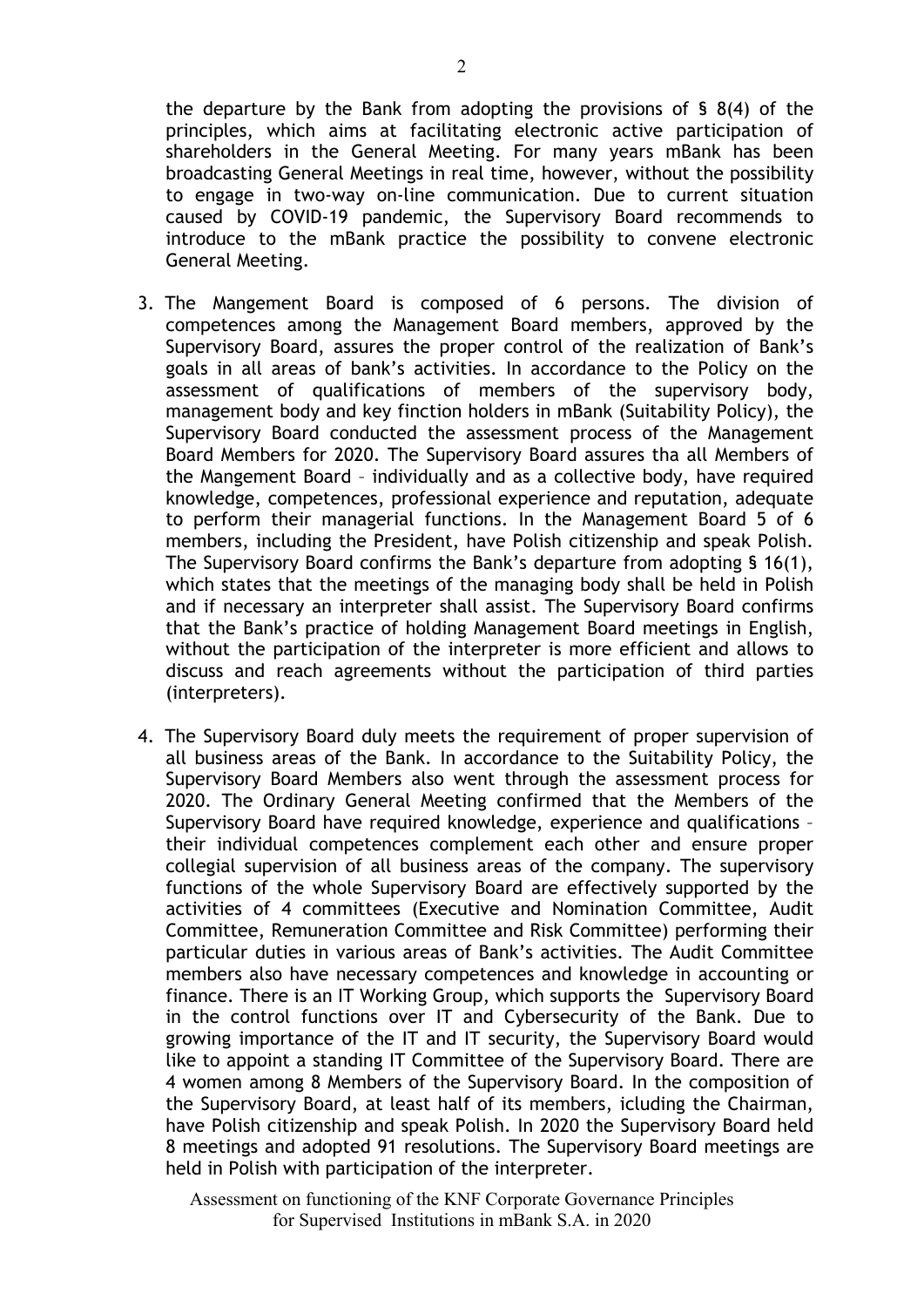- 5. In the opinion of the Supervisory Board, the Bank performs transparent remuneration policy for Members of the Mangement Board and persons in key positions in the Bank (Risk Takers). The remuneration policy of the key function holders and the banks' employees is discussed in details at the meetings of the Remuneration Committee of the Supervisory Board. In the past year, the Supervisory Board adopted Resolution 49/20 dated 12 December 2020 regarding updated risk takers remuneration policy of mBank S.A. With regards to the KNF stance dated 17 April 2020 regarding variable remuneration at banks and insurers in response to the outbreak of COVID-19, the Supervisory Board confirms that the payment of the variable remuneration do not threaten correct and effective risk management in mBank Group.
- 6. The Supervisory Board confirms that the Bank performs proper information policy, promotion activities and in a fully transparent way communicates with the clients. The Bank has a systematic process of handling claims and complaints. The Supervisory Board monitors this process and periodic reports in this respect are discussed in details during the Supervisory Board Audit Committee meetings. During its meeting on 27 March 2020 the Supervisory Board adopted Resolution 231/20 regarding approval of the annual report on hadling claims and complaints in mBank S.A. in 2019.
- 7. The key internal systems and functions in the Bank, in particular the internal control system and risk management are conducted appropriately, in accordance to the legal requirements and internal regulations. The internal control sysytem is in particular supervised by the Audit Committee of the Supervisory Board. During the Audit Committee meetings the directors of the Internal Audit Department and Compliance Department present their periodic reports. As per the recommendation of the Audit Committee, the Supervisory Board adopted on 27 March 2020 the following resolutions: Resolution 230/21 approving the annual report of the compliance risk management system, Resolution 232/20 approving the Report of the Internal Audit Department for 2019, Resolution 233/20 approving the report on the assessment of control fuctions in mBank Group in 2019 and Resolution 234/20 approving the assessment of the adequacy and effectiveness of the internal control system at mBank S.A. in 2019.

The Audit Committee reviews and monitors on regular basis the financial reporting process. During each Audit Committee meeting, the representatives of the external auditor present regular information in this respect. On 28 February 2020 the Supervisory Board adopted Resolution 210/20 and gave its positive opinion on the functioning of the Audit Committee and the external auditor reviewing the financial statements of the Bank, and confirmed that the financial statements are in line with the accounting books of the Bank.

The Bank has an effective risk management system. The Supervisory Board receives for each meeting a risk report, which is discussed in details at the Supervisory Board Risk Committee meetings. As the result of the annual review of the internal capital and liquidity adequacy assessement process,

Assessment on functioning of the KNF Corporate Governance Principles for Supervised Institutions in mBank S.A. in 2020